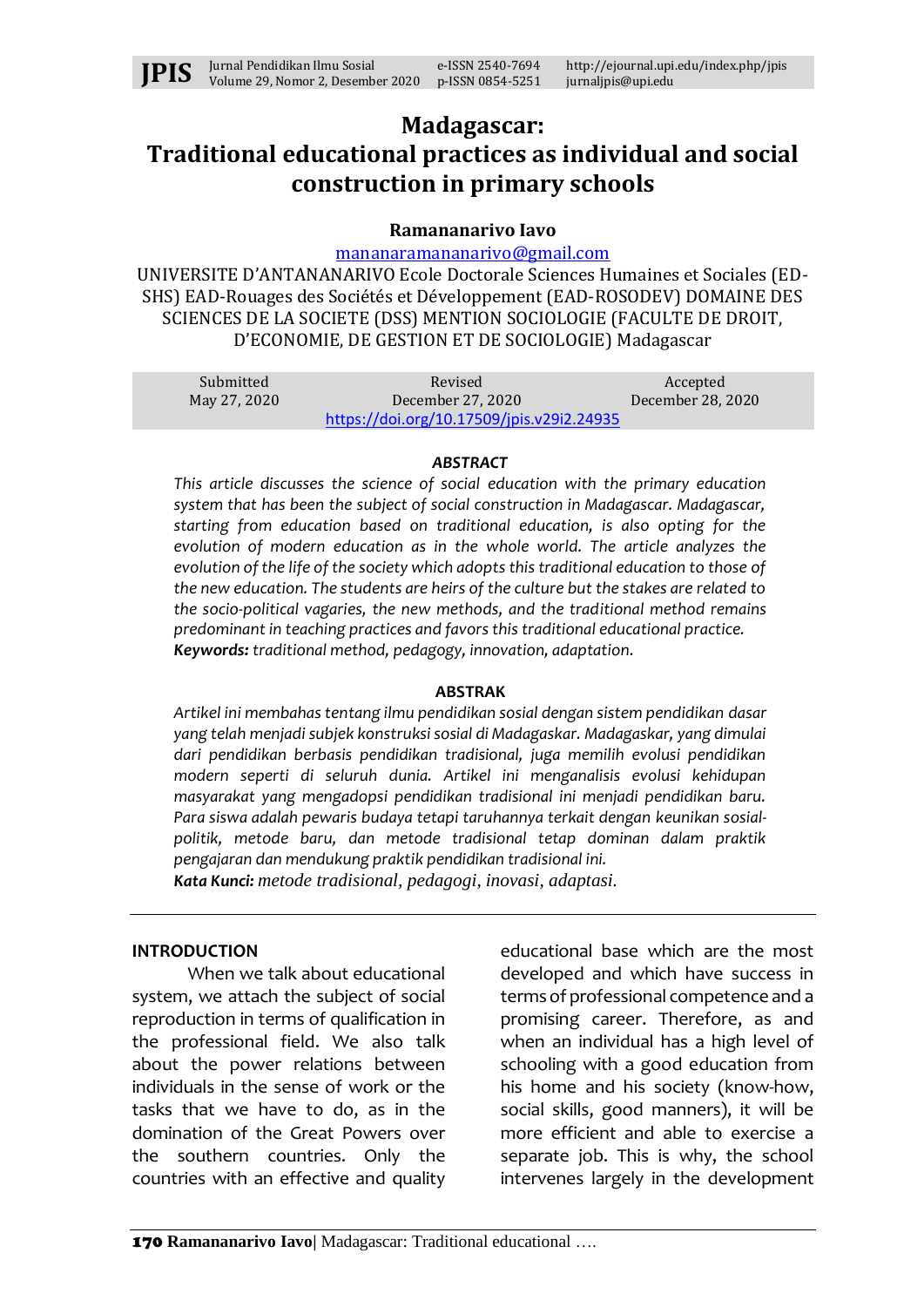and the improvement of the productive forces, namely qualifications and training. Education has often been the subject of competition in the international chain and also a means of foreign domination. The reason for all this is simple, on one hand, development is a good education, which, both manages to ensure academic success but also to treat the status and function of an individual in the society where he lives. On the one hand, the bases of education are often traditional practices and a study based on traditional life. Thus, the school does not separate from the Malagasy reality which is the Malagasy tradition to lead to learning in school, which is especially noted in public primary schools. In addition, the responsibility of education for forming the basis of perception of what the meaning of being 'individual' and 'society' is appears as a problematic case [1].

From its history and the conception of the word "education", the latter largely reflects on the existence and belonging of being in its environment, and from this definition to some educationists the word education is derived from Latin word educate meaning to teach, or to train. Some others find that education comes from Latin word educare, which means to lead out, to draw out, to take care etc. A few specialists think that the word education is originated from Latin word educare meaning to bring up, to train, to mould, to lead by giving instruction, to develop the inner capacity or dormant talents, to change from within, to teach according to need and necessity. We have as a base thus being in its environment, which is the social environment. The education which comes from the Latin word "education" signifies an implementation of the

means suitable to ensure the formation and the development of a human being; these means themselves. This is supported by this saying that: ours believes and feelings, what we find pleasing beautiful or ugly right or wrong, are all products of social relationship. This, in a nutshell, is a guiding principle of social construction [2]. This implies that education refers to the concept of the socialization of the individual. Furthermore, this term has a double meaning, namely on the one hand the omission of education through the term of primary socialization, such as the family and on the other hand that of secondary socialization agents, to know the school. To this perception that traditional Malagasy life adds to us with regard to school acquisition, the school has always largely contributed on the subject of the integration of individuals while ensuring their individual as well as social development.

In addition, the school programs revolve around traditional life and the practice of traditional life. Researchers have researched a new memorization technique, such as a study of practice by the same ancestor teaching technique, which, inspired by tradition, is the discovery of recent years. The research was directed by Haja Rafalimanana, artist-researcher. He announces that the elders learned to count thanks to "a traditional song" which necessitates to sing while referring to all the various nature, the famous "isa namontana", and he specifies that the generations can also do the same as in traditional practice. Building lessons in songs, stories and poems is an idea that could improve memorization in a world increasingly overwhelmed with images.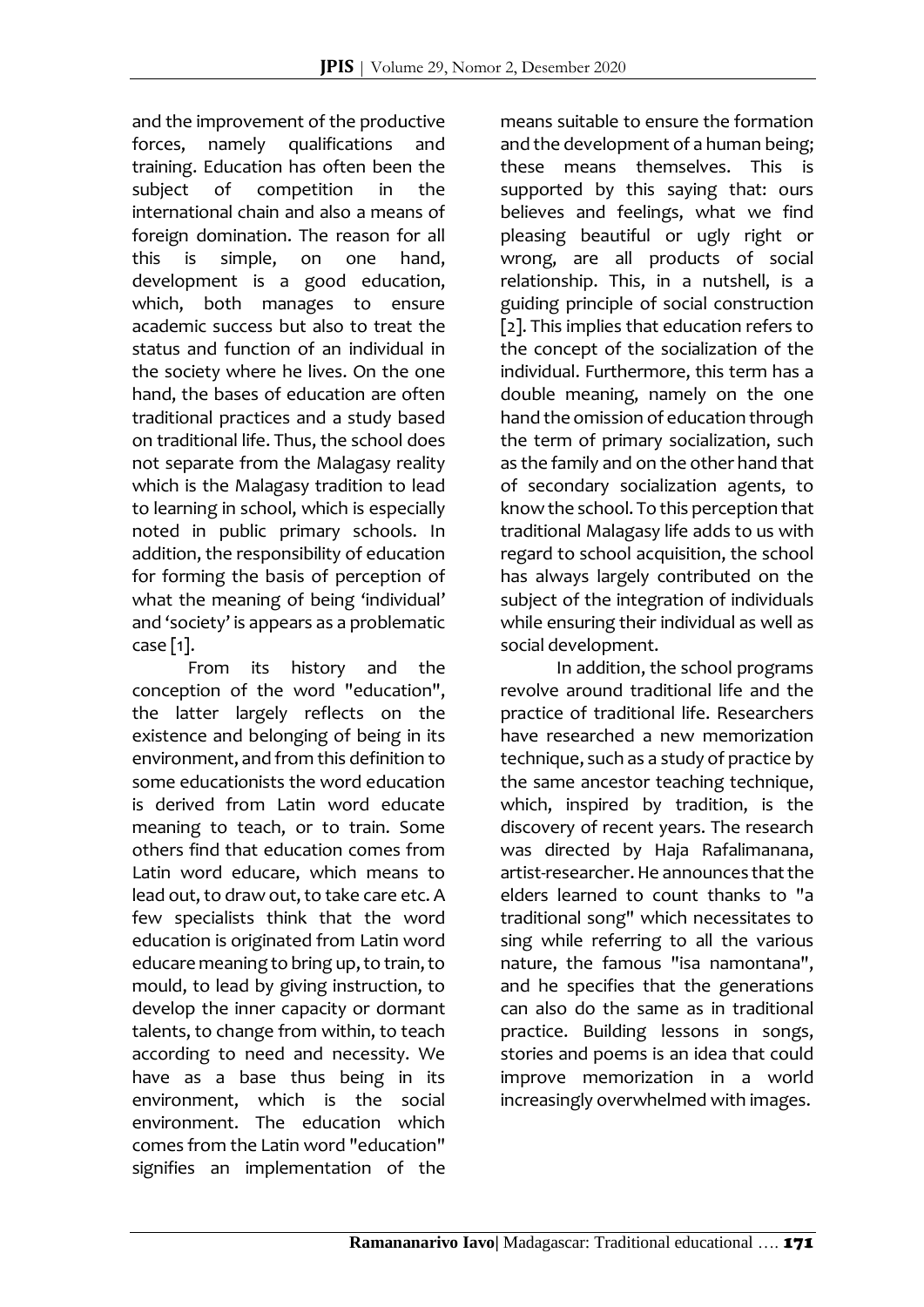### **RESEARCH GAP**

The main gap in the practices and implementation of this current education lies in the orientation of learners to the current world with this globalization and globalization. And even particularly the program designers stupidly follow this change without wanting to refer to the life of the Malagasy country. Expectations are therefore not met despite goals that are not linked to Malagasy life. Research, often accessed on change, does not live the reality in the social life of these children. and unfortunately, the existing curriculum is too much oriented towards material or technical values and aspects of education where the moral or spiritual aspects are consciously or unconsciously ignored.

## **METHODOLOGY**

First of all, we take into account the following various points in order to lead to the result, while obtaining concrete and exact results with the problems which arise, especially in terms of weakening of the Malagasy educational system vis-a-vis the various school developments present in the whole world. Followed by an inductive method which consists in drawing up a response in relation to the present facts. After observing the existing facts in the face of the problems which arise, it is useful to start an analysis and reasoning of these facts then to make an inductive derivation going from a generalization and to verify it. This means that this method proposes an observation and an analysis of the facts, then formulate the hypotheses or even draw conclusions in order to solve the problem and to identify laws or theories which correspond to it.

## **DISCUSSION IN THE HISTORICAL CONTEXT AND LEARNING**

Throughout the world with the evolution of all educational paths, we observe an unceasing development in order to bring a mutual lucrative and developmental aspect of oneself.

In fact, from birth, the process of integration is an educational form that the child himself learns and learns without being learned or committed to a fact. We can see the point following the openness and curiosity of children, the will to act alone, curiosity ... Because of this, education is already born in us, perfected according to consciousness and skill. In the case of Madagascar, long before colonization, education was already the daily priority of society. At the base were placed the moral and artistic teachings which revolve above all around culture, tradition and respect for ancestors and elders. The Malagasy people are then brought to live for themselves and for others while being subject to common regulations in order to improve their interpersonal relationship but also their way of life. In terms of education, illiteracy and illiteracy most affected society at the time. It was around the middle of the 19th century, more precisely in 1820 that the first schools were established on the Island where they were intended only for aristocratic families. Later, Christian and Islamic missionaries spread throughout the country, behind the establishment of evangelical and Koranic schools. Following this break with RAZANISM as Professor Rajaoson formulated it, many Madagascans have become Christians or Muslims, devoting themselves to a change in lifestyle and habit. Furthermore, even if the education of the time was based only on vocational training, the school has always fulfilled its role in terms of social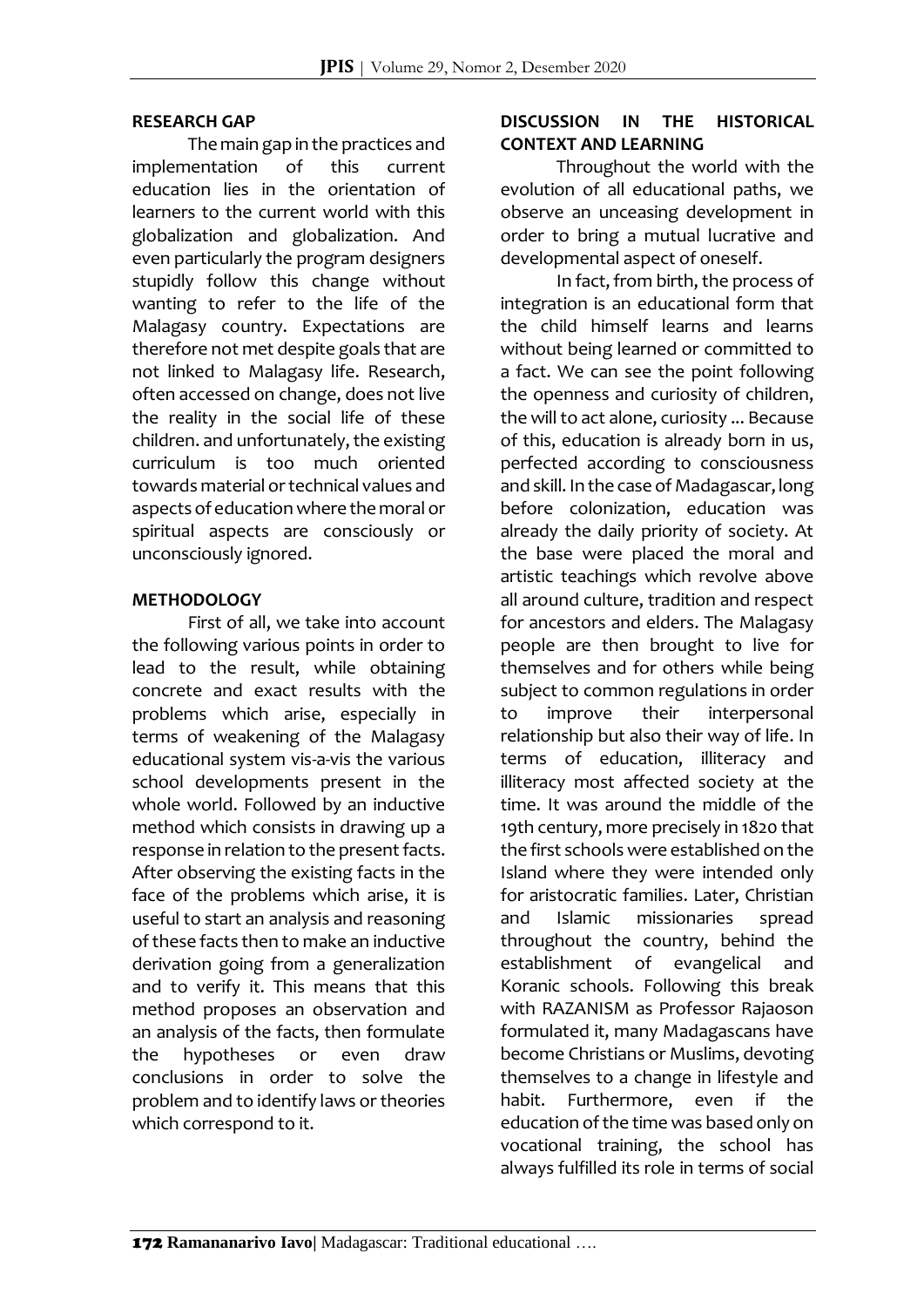integration and means of socialization. but for some time the personality of the Malagasy have changed over time and this, even led to oblivion and ignorance of their value. Ignorance leads to inhumanity. In other words, man does not act as a human or acts as an animal because of ignorance. Because of this ignorance, a man disqualifies himself from being a complete man even if he / she has a virile physical appearance. Therefore, the man after his birth as a human being must be a complete man through education or it is education which in effect makes a human being a real man. Education gives him characteristics that differentiate him from other creations as well as uneducated beings [3].

Away from the major areas of western and eastern civilization, Madagascar has been able to preserve its own civilization, the customs and traditions of its ancestors for a long time [4]. However, with the colonial advent or where modernism finds it difficult to settle down and develop, everyone has benefited from what education has in it by providing foreign values: clothing, culinary art, linguistics, morality and action. Researchers even pose the problem on this perception, on this assumption that the problem is the persistence of this tradition. But on the other hand we are talking about INNOVATION which does not mean that we are going to abandon the traditional life, in practice, this education is very useful in the field of the world of education as well as LEARNING.

On this point, this phenomenon is not only a solution to literacy or illiteracy, but it is also the result of this on the individual, on his actions, on his thoughts and on their perception. things. All this thus leads to the loss of traditional life and the loss of traditional

education which promotes the loss of identity and the loss of Malagasy civilization. In this study, as a teacher and social actor, the current goal is to conduct and conduct a more credible study with reality without jeopardizing traditional life. *While, there are many excellent graduated program ,…The program not only train student in these core areas of study, but it situates these fields in relationship to the history and future of hyher education* [5]*.*

On the other hand, even with this innovation, with the case in Madagascar and the setting of the curriculum and the change today of the conflicts, manifests itself as: the identity of the child in the schools is based on unreal life and modern life. Children come from a completely different generation and adopt unusual behavior, sometimes causing conflict and loss of a child's personality. A radical change and a sudden change which is not adapted to the life of the Madagascans then manifests itself. Since 1991, "the democratic transition", openness to multilingualism and the very recently affirmed choice in favor of ultraliberalism seem to animate a dynamic supposed to allow the establishment of a more modern, more equitable and more efficient education. As an example, the application of sustainable development which is a mode of development (which meets the needs of generations) and the application of Law No. 2004-04 of July 26, 2004 on the general orientation of the education system.

It thus kept a slow but balanced cultural development, smooth and deep disorder. Foreign culture was tolerated, but it was only accepted and Malagasy when the need arose.

Since the restitution of the Madagascar Action Plan in 2007, the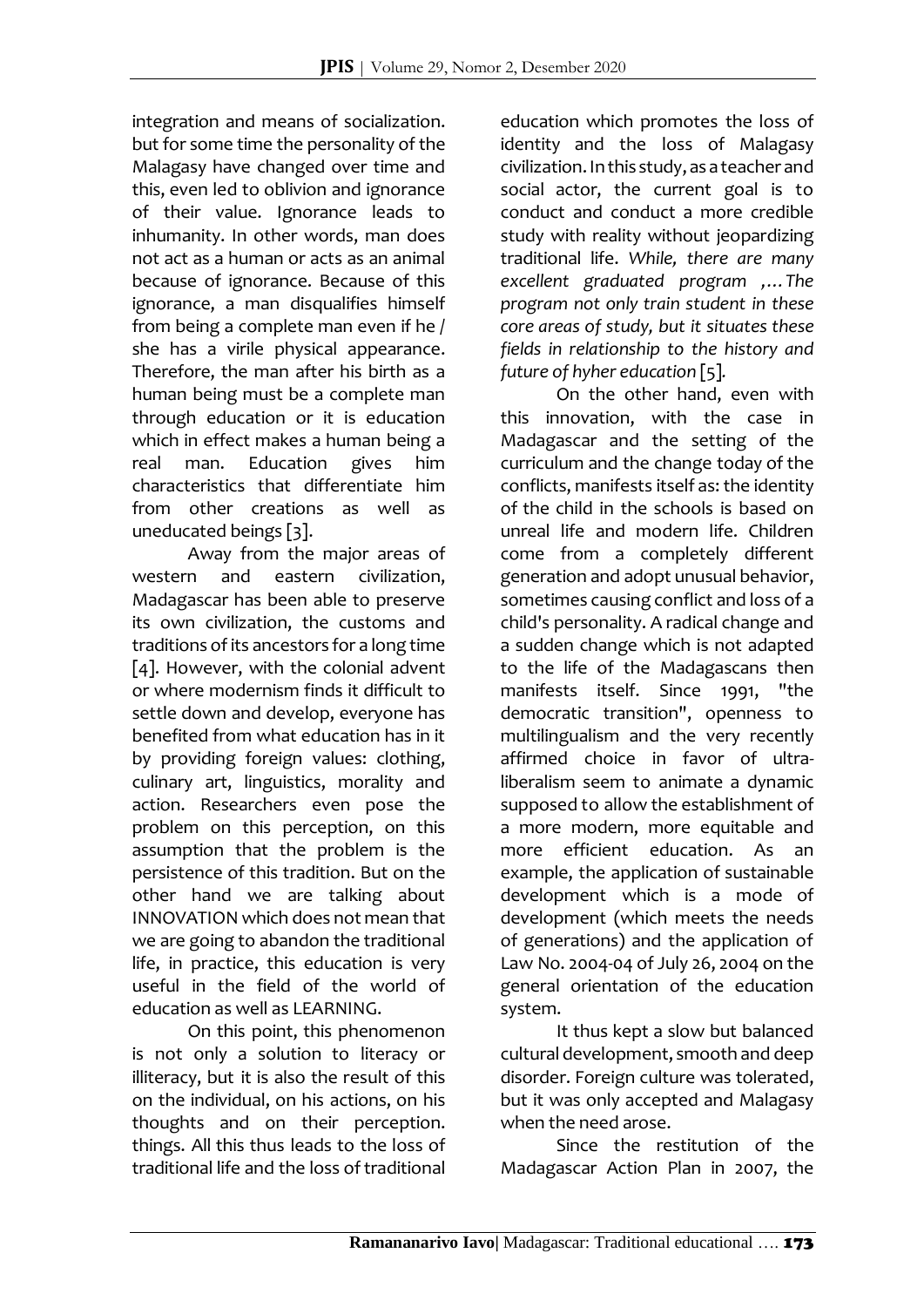educational sector was one of the major objectives of the State, namely education in rural areas, standardization of the education system and promotion of education for quality. But starting from this change, the contributions are not adaptive with the real reality. We can continue an analysis with the evaluation of the level of intelligence in public primary schools and private primary schools or that of schools in rural with downtown.

However, what intrigues us the most in this research is the life of Malagasy students with the same basic education which favors civilized children but with a behavior and citizen and compatriot. Children are based on Malagasy life, all school subjects are based on Malagasy stories and Malagasy history. Alone from the 7th year, students begin to study with the French language. In addition, various laws and conventions also support this educational improvement, especially concerning the policy to be adopted in order to improve the living conditions of the population but also to facilitate access to educational establishments.

# **EDUCATION IN ALL ITS FORM**

The strong influence of education in everyday life is one of the objectives of education. Nowadays, forms of violence, child abuse, insecurities and evils are multiplying, and children no longer know the benefits of traditional life. As in Madagascar, all traditional life is more alive and real in Malagasy life. But in the absence of globalization, a form of mass destruction of this value dominates and captures the intention of many people. The behavior of individuals living in a community circle is thus transformed. On the one hand, we perceive the faults of the Malagasy education system through these schools. Thus, Madagascar has kept a slow but balanced cultural development, smooth and deep disorder. Foreign culture was tolerated, but it was accepted and Malagasy only when the need arose.

Since the restitution of the Madagascar Action Plan in 2007, the educational sector was one of the major objectives of the State, namely education in rural areas, standardization of the education system and promotion of education for quality. But starting from this change, the contributions are not adaptive with the real reality. Different analysis follows with this perception, an analysis with the evaluation of the level of intelligence in public primary schools and private primary schools or that of schools in rural with downtown. Therefore, a vision and an analysis of studies should be put as an adaptation and training of students who can at the same time refer to the tradition.

However, what intrigues us the most in this research is is the life of the Malagasy students with the same basic education which favors civilized children but with a behavior and citizen and compatriot. Children are based on Malagasy life, all school subjects are based on Malagasy stories and Malagasy history.

In this case, the students will benefit from a Malagasy life story. A form of study on citizenship and life based on culture will thus be priority. Alone from the 7th year, the students begin to study with the French language for example so as not to forget the Malagasy language, a gradual change will thus be prioritized. In addition, various laws and conventions also support this educational improvement, especially concerning the policy to be adopted in order to improve the living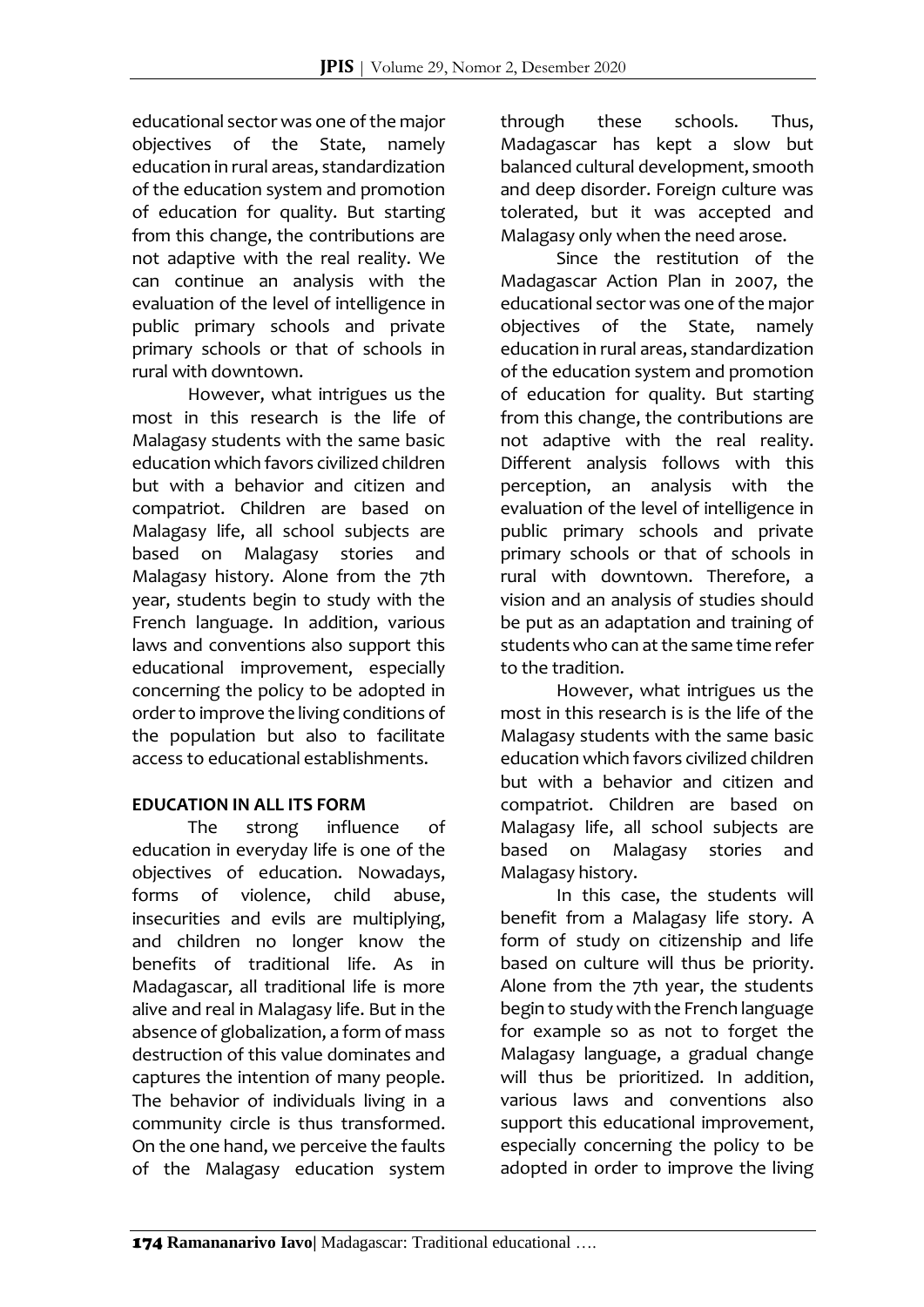conditions of the population but also to facilitate access to educational establishments. Education in all its forms influences daily life which is one of the objectives of education. Nowadays, forms of violence, child abuse, insecurities and evils are multiplying, and children no longer know the benefits of traditional life. before long before globalization the educators based the study with the traditional life and the history of Madagascar. As in Madagascar, all traditional life is more alive and real in the life of Malagasy. And the political of education reminde : *There is no lack of traditional and historical patterns of governance in Africa, though colonialism provoked a severe rupture with the past and produced lasting influences on political culture.* But in the absence of globalization, a form of mass destruction of this value dominates and captures the intention of many people. The behavior of individuals living in a community circle is thus transformed as precise Carrie Antal . On the one hand, we perceive the faults of the Malagasy education system through these schools [6].

# **RECOMMENDATION**

There are many points to be remedied in relation to the objective concerning education. As a first thing to do: valorization of the Malagasy tradition and the Malagasy civilization while taking into account the main ideas allowing to guide the Malagasy education towards change and development. On the other hand, in terms of education and learning processes, finding the right methods and practices are essential, which here a return while developing in the traditional world. And afterwards, adopt to carry out the education of

children at home and at school. In addition, the important roles of education will then be to adapt the children to make a credibility with the current life. Following this, the problems encountered will be clearly visible in this study in order to observe its impacts while carrying out a comparative study between public and private schools.

The most important is the training of teachers and their supervision, renovating or adapting a new form of education contributes to the development of education, the teaching of social sciences can and can be adapted to the benefits of traditional education;

It should be noted that the necessary measures can be taken taking into account the following specific recommendations: such as revising the programs of educational establishments, in particular those of higher level. The study should be viewed and agreed according to the Malagasy philosophy, the principles and characteristics of the universal concept of education, and based on the real values, conditions, norms and religious and social beliefs of the popular masses of this country. Changes in the philosophy of curriculum design are essential. Curriculum designers should be chosen with care from educators who are well introduced to the universal purpose and functions of education. No political influence should work when selecting program designers, and only education expertise should be considered the requirement. to be selected as curriculum designer. Teachers should be trained in accordance with the spirit of the reformed curriculum and should be responsible for applying the reformed principles accordingly. Finally, their practices for reforming educational